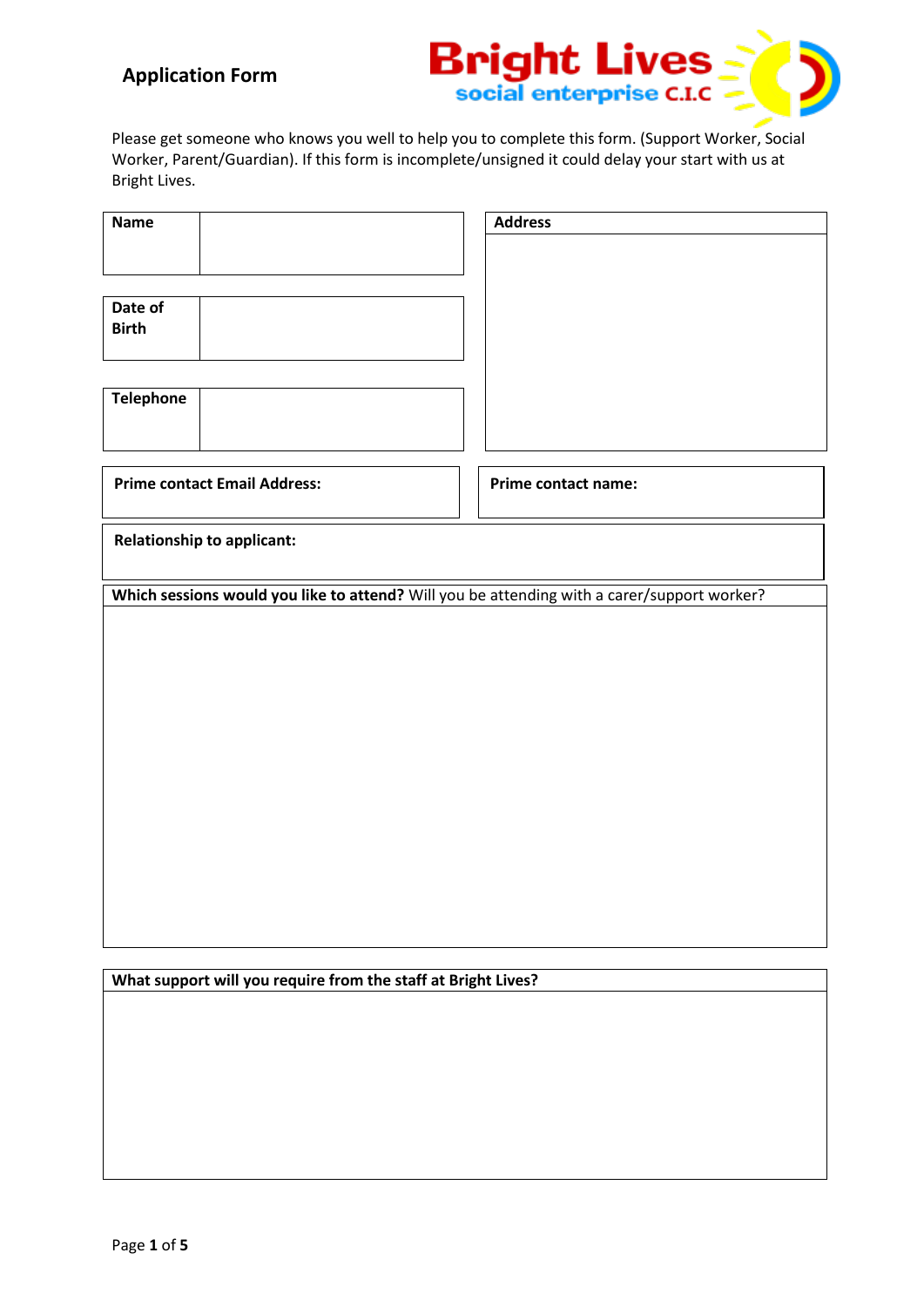

**Do you take any medication?**

If you were unwell at Bright Lives we would need to know this to be able to help you feel better.

**Will you require any medication while at Bright Lives? If so what support will you require with this?** Medication should not be brought to our activities without prior agreement and discussion with management. Any medication brought into Bright Lives will require labelling with clients Name, DOB, Medication Name, Date, Time and Dosage instructions.

**Do you have any allergies?**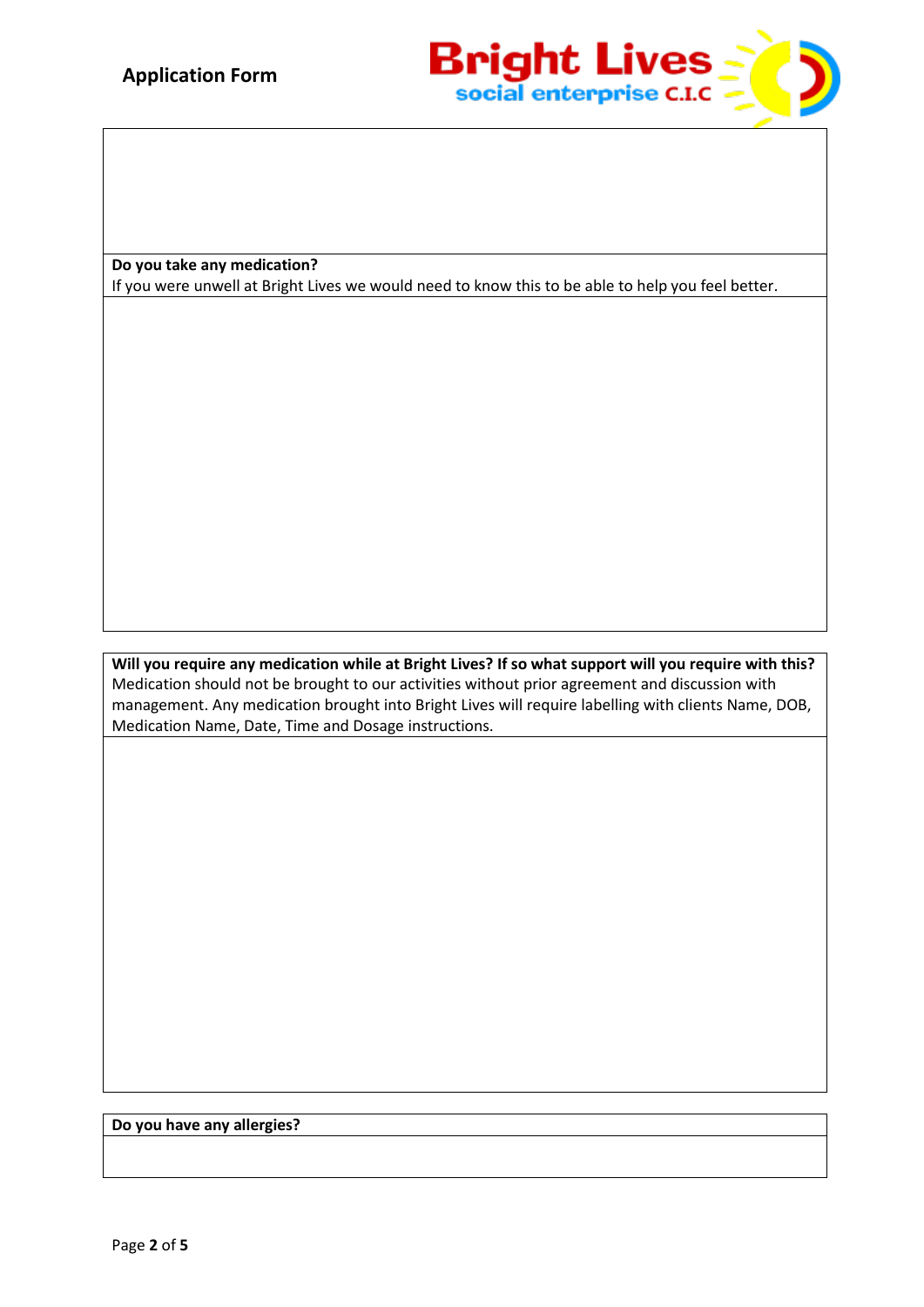

**Do you have any medical conditions?** (epilepsy/heart condition/diabetes) If so please give details on how this condition is managed and what out staff would need to do if you were unwell in our centre. For epileptics attending centre without their own support staff we will require JEC plan/management plan.

**Do you have any dietary requirements?**

**Do you ever behave in a way which poses risk of harm to yourself or others?** Please provide details of behaviours/triggers/management strategies for our risk assessment.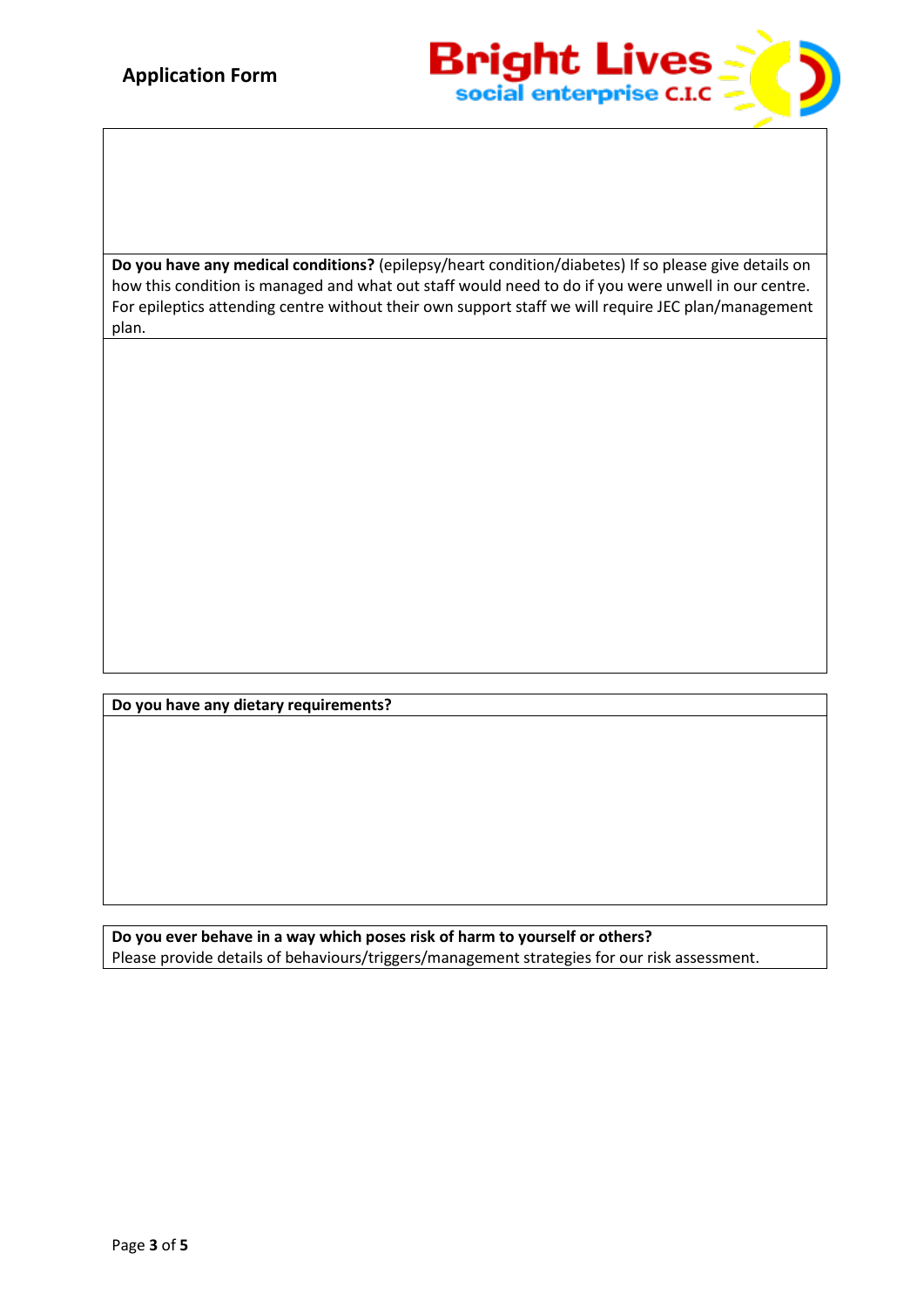

**Is there anything else we might need to know about you before you come into our centre?**

| <b>Emergency Contact/s:</b>                                                          |                  |  |
|--------------------------------------------------------------------------------------|------------------|--|
| If you were to have an accident or become unwell at Bright Lives who should we call? |                  |  |
| <b>Name</b>                                                                          | <b>Telephone</b> |  |
|                                                                                      | Home             |  |
|                                                                                      |                  |  |
| Relationship                                                                         | <b>Mobile</b>    |  |
|                                                                                      |                  |  |
|                                                                                      | <b>Work</b>      |  |
|                                                                                      |                  |  |